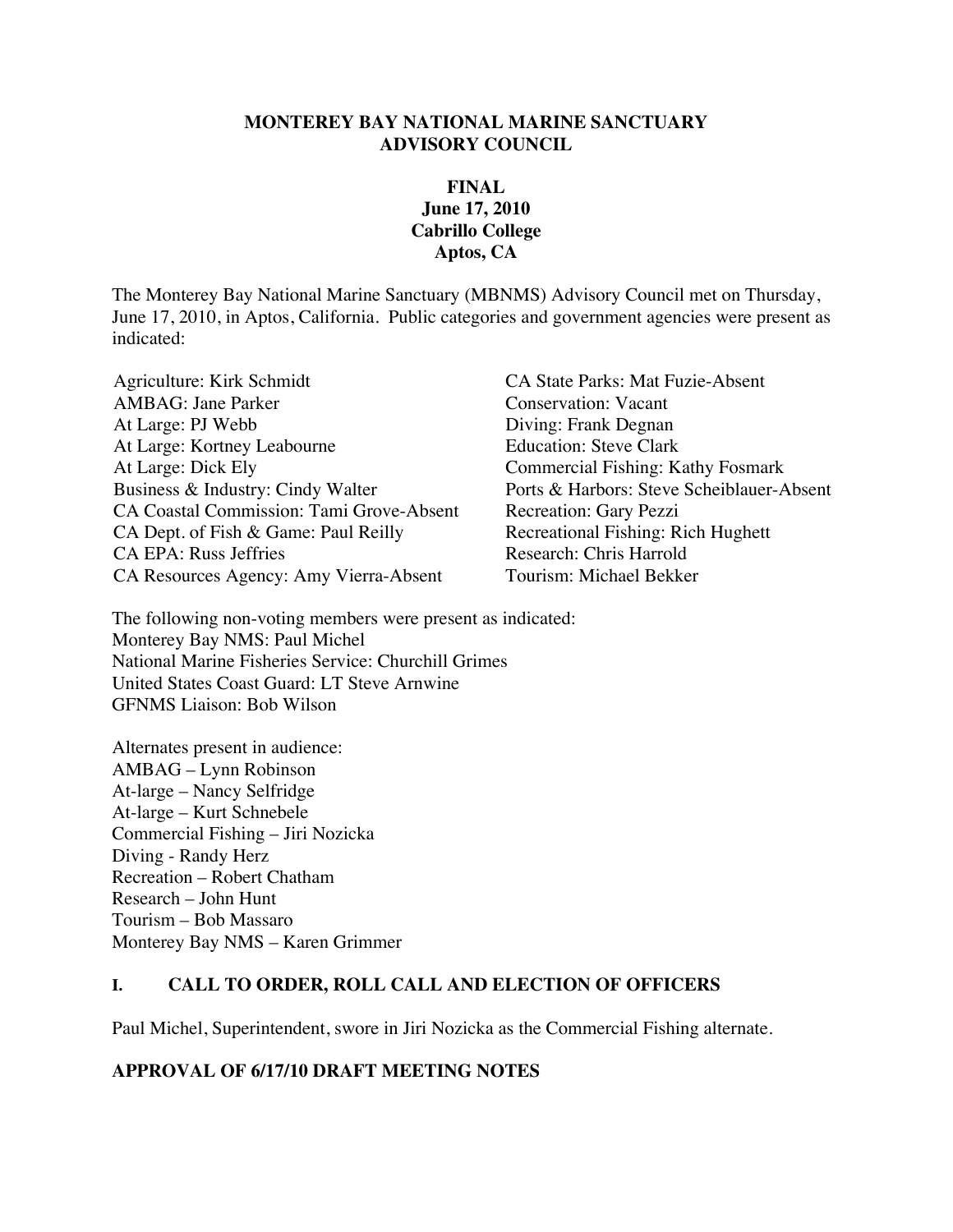The advisory council passed the April 15, 2010 meeting minutes with only minor grammatical changes.

## **MOTION: (Passed)**

Motion introduced by Dick Ely, seconded by Kirk Schmidt. **(Vote: 15 in favor, 0 opposed, 0 abstentions)** 

## **II. PUBLIC COMMENT FOR ITEMS NOT ON THE AGENDA**

The following members of the public provided comments to the advisory council: Emily Glanville.

## **III. SUPERINTENDENT'S REPORT**

Paul Michel provided several timely updates on sanctuary activities. These activities include: the crisis in the Gulf of Mexico, the US Open and the sanctuary's efforts to reach out to ESPN and NBC Sports to get them to highlight the sanctuary, the West Coast Deep Sea Coral cruise on the NOAA ship McArthur II, the BLUE Ocean Film Festival on August 25-29 and the sanctuary's role with the festival, outreach to the agricultural community, Snapshot Day, issuing a 10-year report on Water Quality, a storm water workshop, release of the desalination guidelines for the central coast, and the signing of the MBNMS's Water Quality Protection Program Memorandum of Agreement.

### **IV. ENHANCED ECOSYSTEM BASED MANAGEMENT (EBM) INITIATIVE**

Dr. Lisa Wooninck, West Coast Regional Policy Coordinator, provided a presentation on the MBNMS's ecosystem-based management initiative. Following her presentation, Dr. Wooninck requested a subcommittee be established to work with MBNMS staff to develop the initiative. The following advisory council members volunteered to be on the subcommittee: Jiri Nozicka, Randy Herz, Kathy Fosmark, Frank Degnan, Rich Hughett, Steve Clark, Cindy Walter, PJ Webb, Dick Ely, Kortney Leabourne, Chris Harrold. It was suggested that Linda McIntyre should be a member of this subcommittee. Paul Michel will follow up with her.

### **MOTION: (Passed)**

To establish a subcommittee to work with staff to develop the initiative.

Motion introduced by Dick Ely, seconded by PJ Webb. **(Vote: 15 in favor, 0 opposed, 0 abstentions)** 

Dr. Wooninck's powerpoint presentation may be viewed at http://montereybay.noaa.gov/sac/2010/061710/agenda.html

### **V. UPDATE: ENFORCEMENT TASK FORCE**

Paul Michel provided an update on the recent meeting of the Enforcement Task Force.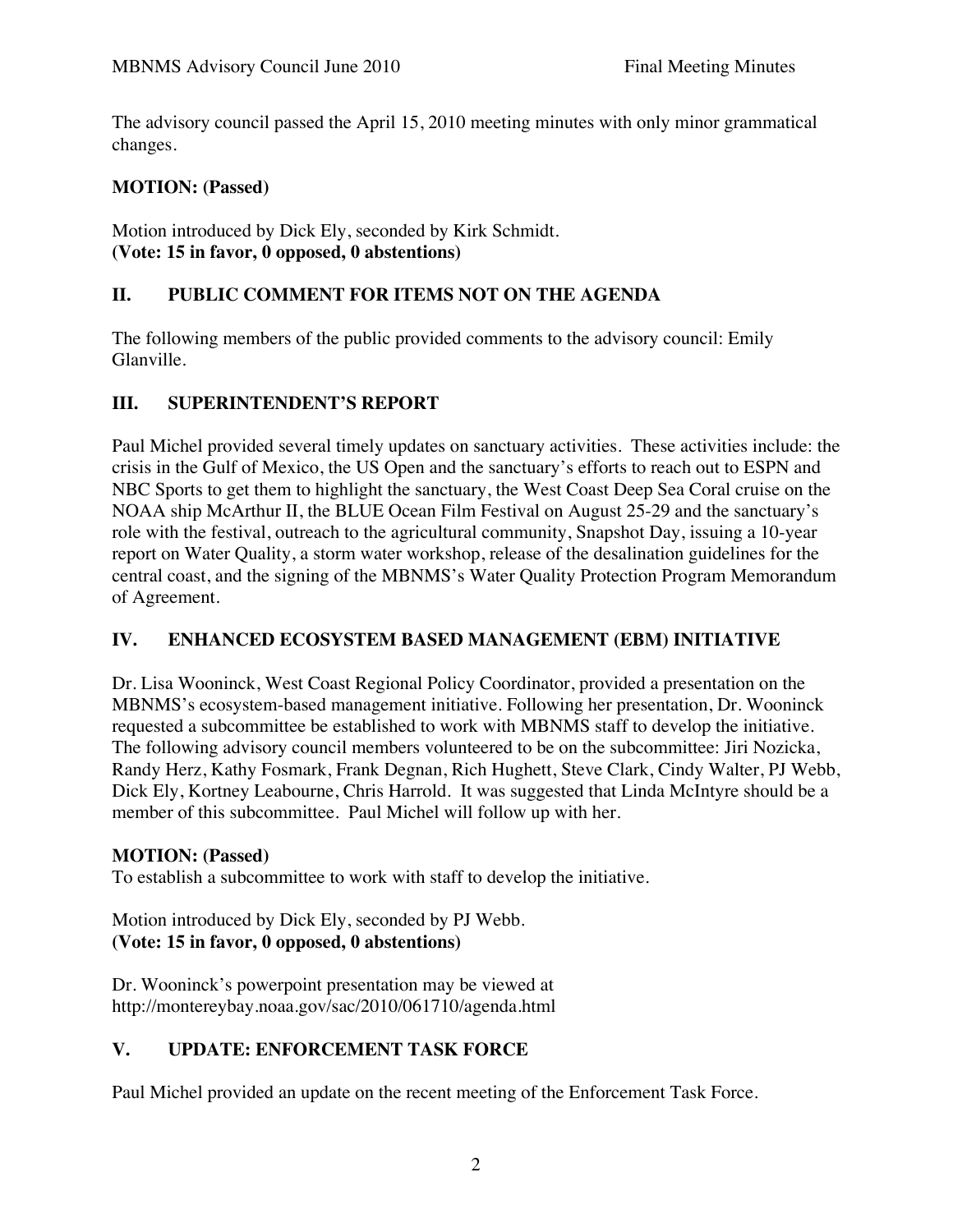# **VI. INFORMATION ITEM: SALMON RECOVERY EFFORTS**

Mathers Rowley, Monterey Salmon and Trout Project, provided a presentation on the Monterey Salmon and Trout Project's salmon recovery efforts. Mr Rowley's powerpoint presentation may be viewed at http://montereybay.noaa.gov/sac/2010/061710/agenda.html

### **VII. SALMON RESOLUTION**

Richard Hughett, Recreational Fishing member, requested this item be moved to the August 19, 2010 meeting agenda because key members of the advisory council were not present.

# **VIII. LUNCH**

## **IX. INFORMATION ITEM: SANCTUARY'S ROLE IN OIL SPILL RESPONSE**

Scott Kathey, MBNMS Regulatory Coordinator, provided an informative presentation on the MBNMS's role in oil spill response. Mr. Kathey's powerpoint presentation may be viewed at http://montereybay.noaa.gov/sac/2010/061710/agenda.html

## **X. INFORMATION ITEM: ARTIFICAL REEFS**

James Straith, Canadian Artificial Reef Consulting, provided a presentation on artificial reefs. Mr. Straith's powerpoint presentation may be viewed at http://montereybay.noaa.gov/sac/2010/061710/agenda.html

### **XI. INFORMATION ITEM: SAC SUMMIT DEBRIEF**

Chris Harrold, Sanctuary Advisory Council Chair, and Nicole Capps, Sanctuary Advisory Council Coordinators, provided highlights from the SAC Summit they attended in May 2010 in Port Angeles, WA.

# **XII. SANCTUARY ADVISORY COUNCIL AUGUST RETREAT**

Paul Michel proposed that the August 19, 2010 meeting would be a sanctuary advisory council retreat to revisit the old workplan and create a new workplan and to discuss advisory council member roles and responsibilities. After some discussion advisory council members chose to move the retreat to October because August is a busy time for tourism and many events are taking place

### **XIII. MEMBER ANNOUNCEMENTS**

Gary Pezzi, Recreation, announced the Santa Cruz Surfrider Foundation's participation in International Surfing Day. Festivities will take place from 12-2 p.m. north of Cowell's Beach.

Kortney Leabourne, At Large, announced that Team OCEAN has started for this season.